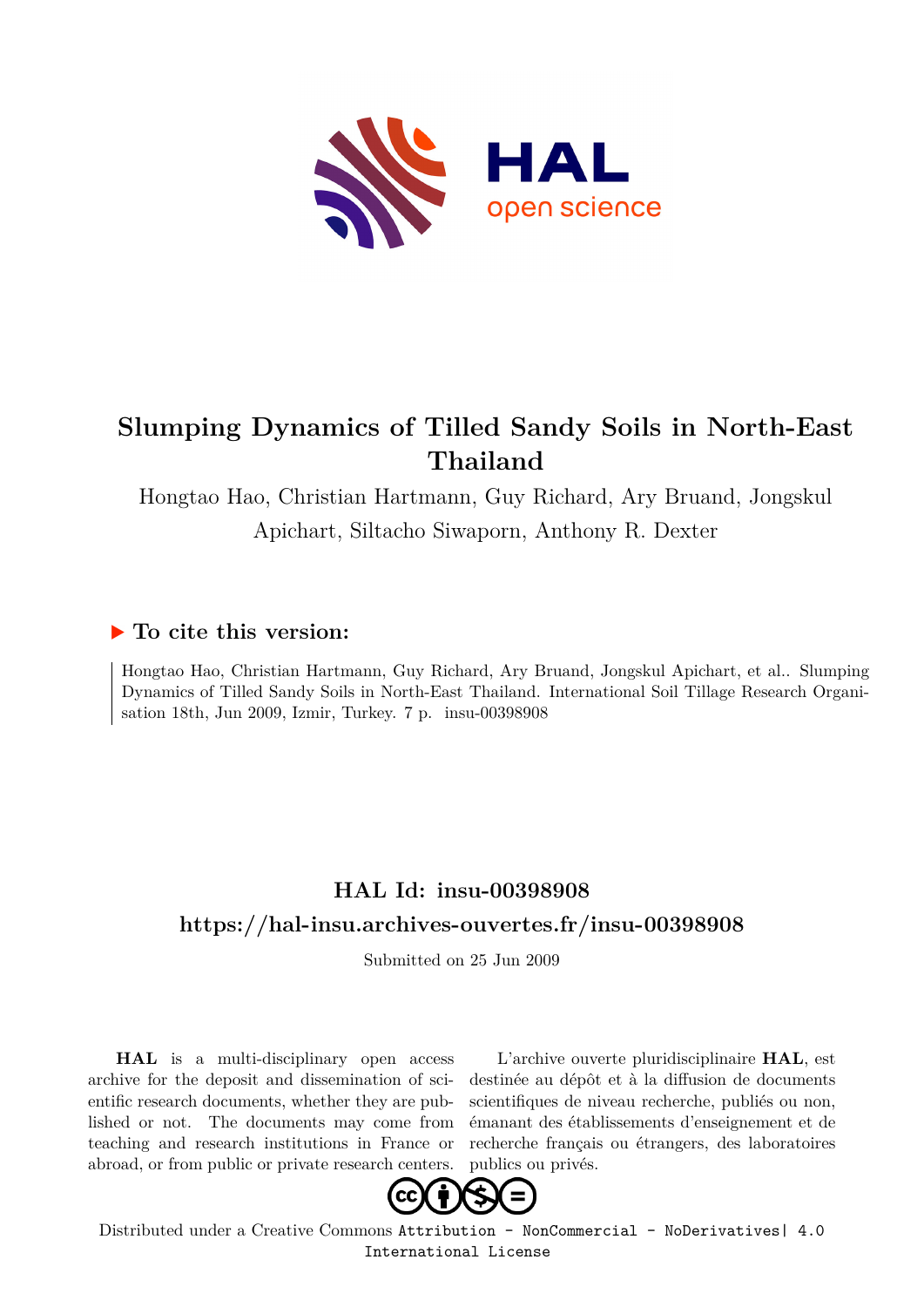### **Slumping Dynamics of Tilled Sandy Soils in North-East Thailand**

#### Hongtao HAO <sup>a,b,c</sup> Christian HARTMANN <sup>a</sup>, , Guy RICHARD <sup>b</sup>, Ary BRUAND <sup>c</sup>, **Jongskul APICHART <sup>d</sup> , Siltacho SIWAPORN e , Anthony R. DEXTER <sup>b</sup>**

aInstitut de Recherche pour le Développement (IRD), Ecole normale supérieure (ENS) - Laboratoire 'BIOEMCO', 46 rue d'Ulm - 75230 Paris Cedex 05 - France

bUnité de Science du Sol, INRA Orléans, 2163 Avenue de la Pomme de Pin - CS 40001 Ardon 45075 Orléans Cedex 2 - France

cInstitut des Sciences de la Terre d'Orléans, UMR6113 CNRS/Université d'Orléans, Rue de la Férollerie, 45071 Orléans Cedex 2 France.

dLand Development Department (LDD), Chatuchak, Bangkok 10900, Thailand.

eLand Development Department (LDD) Regional Office No.5, Mittaphap road, Mueng district, Khon Kaen Province 40000, Thailand

Corresponding author Email address: haohongtao1@gmail.com (H.Hao).

**Abstract:** Recompaction of tilled layers, under the effect of rainfall or irrigation only (i.e. without any external loading), was called slumping by Mullins et al. (1990). It has been observed in various soil types with negative effects on plant production. Our objective was to characterise the dynamics of slumping at the ploughed layer scale in a sandy soil of North East Thailand. An experimental field was tilled to two depths (20 and 40 cm) with or without ridges and furrows and was submitted i) to natural rainfall during two months (214mm in June and July 2007) or ii) to experimental flood irrigation (100 or 200 mm over some hours).

Changes in bulk density with time were observed, particularly under flooding and after heavy daily rainfall. Final bulk density of 1.60 Mg m 3 has been measured over 20 cm depth while initial bulk density after tillage was 1.25 Mg m 3. Bulk density profiles were often characterised with two maximum values, either in the top layer (0-5 cm) or at the bottom of the ploughed layer (15-20 or 35-40 cm). We demonstrated that several processes occurred simultaneously: i) a redistribution of sand particles from the top of ridges to the bottom of furrows that decreased soil roughness, ii) a 2 to 5 cm topsoil collapse when water infiltrated, iii) a soil collapse at greater depths due to overburden pressure. These phenomena agree with the theory of granular material and the decrease in capillary forces between sand grains during wetting. The specific changes in bulk density profiles induced by rainfall should allow the occurrence of slumping to be predicted or identified as a function of soil, climate and tillage conditions.

**Keywords:** bulk density, capillary forces, internal force, recompaction, soil water potential ……….

#### **INTRODUCTION**

Recompaction is commonly attributed to external loading on soil from farm machinery or livestock (Hamza & Anderson, 2005; Lipiec, 2003). However, even in the absence of any external loading, soil reconsolidation was observed in tilled layers (Ley et al., 1989; Mullins et al., 1992). Increased bulk density after wetting, without the application of an external load, was termed 'slumping' (Mullins et al., 1990). The effect of rainfall has also largely been studied but concerned mainly the first millimeters or centimeters where crusting occurred (Fohrer et al., 1999). Slumping was observed under natural or simulated rainfall events with different kinetics. For example, a

single rainfall event (20 mm in one hour) (Mead & Chan, 1988), two natural rainfall events (80 mm in 2h40min) (Hartmann et al., 1999), during 8 weeks of monitoring (Osunbitan et al., 2005), during a cropping season (Hamblin & Tennant, 1979), or over a period of 8 years (Buscher et al., 2002). Moreover, slumping can affect the tilled layers from the surface to the undisturbed horizons, whatever its depth is and can have same negative effect as mechanical loading (Kozlowski, 1999).

Even if slumping was recognized as an important degradation, factors and processes involved have not yet been studied, so that proposing adapted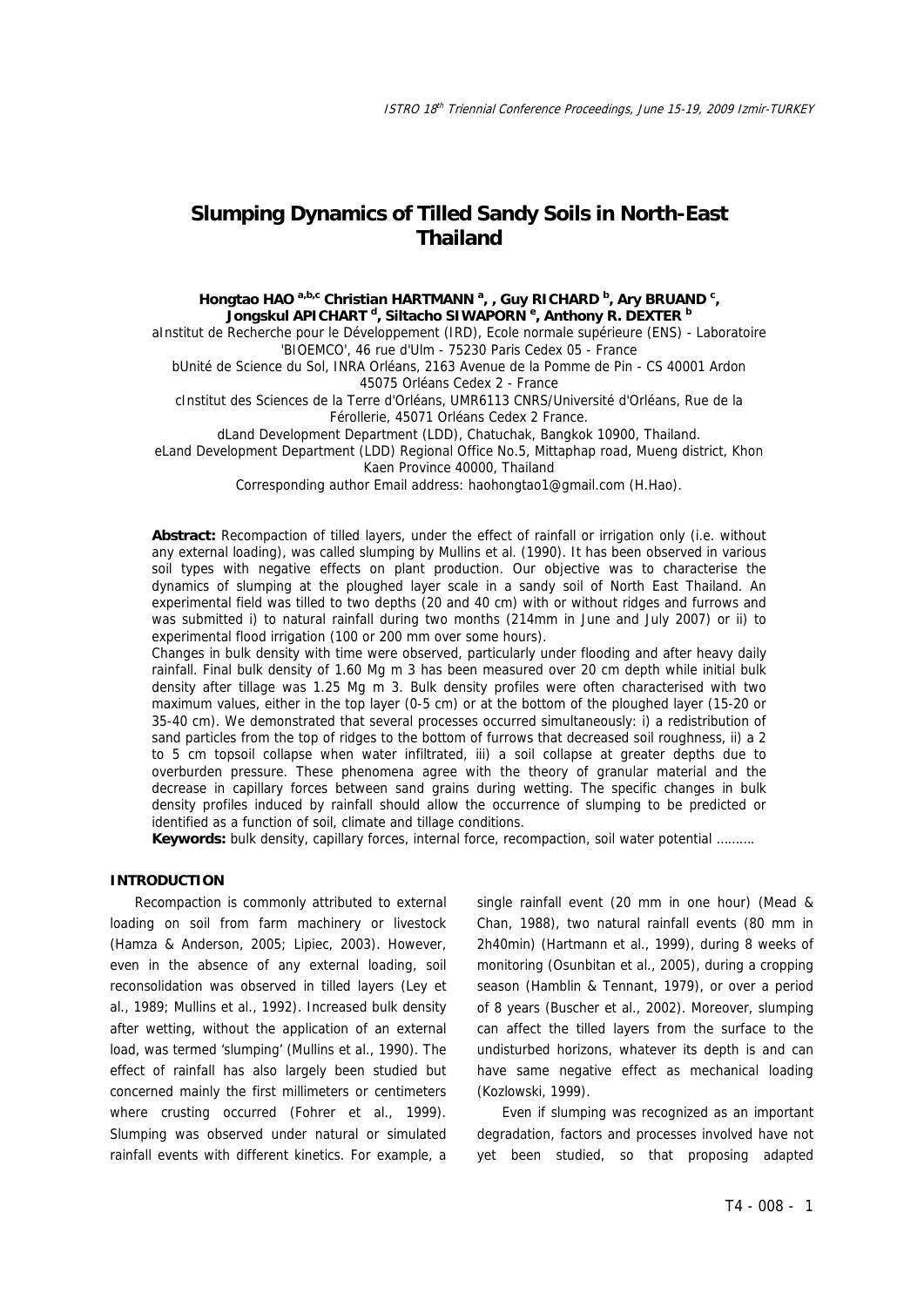management is still challenging. Our objective was to characterise the dynamics of slumping at the ploughed layer scale in a sandy soil and highlight the effect of natural (rainfall) and managment (ploughing depth and initial water content) factors.

#### **MATERIALS AND METHODS**

#### **Field description**

A site was selected in a village named Baan Nong Sang (16°10' N, 102°48' E), 30 km south of the city of Khon Kaen in Thailand. This soil was representative of the region with a sandy texture (less than 4 % clay), low organic matter (less than 5 g kg¬-1), and high bulk (higher than 1.6 g cm-3). In 2006, this field was planted with cassava and was harvested in February 2007. Before the tillage for our experiment (may and June 2007), all the residues (cassava branches and leaves, weeds, etc.) were taken out. To prevent weed growth and subsequent soil porosity disturbance, herbicides were applied. The experimental field was shared in two parts for complementary experiments:

#### **Experiment 1: Control of tillage depth**

Two tillage depths of 20 cm and 40 cm, called shallow (S) and deep (D) treatments respectively, were applied. Each treatment had five elementary plots (9 m×15 m) as replicates. Tillage was made using a 120-horse-power tractor equipped with disk plough (50 cm in diameter). To increase soil structural homogeneity, large clods left by mechanical tillage were broken into smaller pieces by manually using rakes. To mimic farmers practices who want to avoid flooding of seeds, ridges and furrows were built up every 40 cm width; their height ranged from 12 to 17 cm.

The soil changes were monitored from the ploughing day (25 May), monitoring days were characterised by the number of days after ploughing (25 May as DAP0) and by accumulated rainfall (AR in mm).

Soil water potential was measured using a set of ceramic tensiometers (SDEC 2150, SDEC Company) and electronic transducer (model SMS-2500S, SDEC Company). Changes in soil level were measured using a horizontal frame as a stable benchmark. The horizontal frame consisted of four metallic rods inserted 70 cm below the soil surface and fixed by cement, on the top of which a 1 m² square frame was

put and set horizontal. The distance between the frame and the soil surface level was measured along a  $5 \times 5$  cm grid using a laser beam (Lasermeter Leica Disto 6A, Leica Geosystem, Switzerland). The reference level was taken at the bottom of the furrow immediately after furrow and ridges were built. For each treatment (D and S), three replicates of that device were installed in different subplots. Bulk density (BD) and water content (WC) were measured using cylinders of undisturbed soil at a 5 cm interval.

Shear strength (ST) was measured using a scissormeter (Model 14.10, Sols Mesures, France), and the resistance to penetration (RP) was measured by pocket penetrometer (Model 06.03, Eijkelkamp Agrisearch Equipment Company). They were measured on cylinders collected in the same pits as for BD and WC (5 replicates at each depth).

#### **Experiment 2: control of initial water content**

To change the rainfall amount and distribution, in the second part of the experimental field some plots were protected from rainfall when others were left under natural rainfall. Soil protection consisted in six green houses ( 1.5 m wide, 40 m long and 0.8 m high) opened at both ends so that air could circulate, avoiding overheating and water condensation. On the 6 July (DAP'0), the greenhouses were taken out; both protected and unprotected plots were tilled at 20 cm depth with the same procedure as S treatment in Exp.1. Treatments were named Y for dry initial conditions (previously under green house) and W for wet initial conditions (left under natural rainfall). There were 5 replicates for each treatment. On the day of tillage (DAP'0), water content was significantly (P<0.05) lower in Y than in W treatments: 0.04-0.06 g g-1 and 0.08-0.10 g g-1 respectively.

In each treatment (Y and W), a set of four tensiometers were installed from 10 to 25 cm depth in a 5 cm interval below the furrow. Changes in soil level were measured using horizontal board as a stable benchmark. The horizontal board consisted in two metallic rods inserted 70 cm below soil surface and fixed by cement, on the top of which a 1 m long rigid board was put and set horizontal. The distance between the frame and the soil surface level was measured using a laser beam every 2.5 cm along the board. For each treatment, five replicates of that device were installed in different subplots. Bulk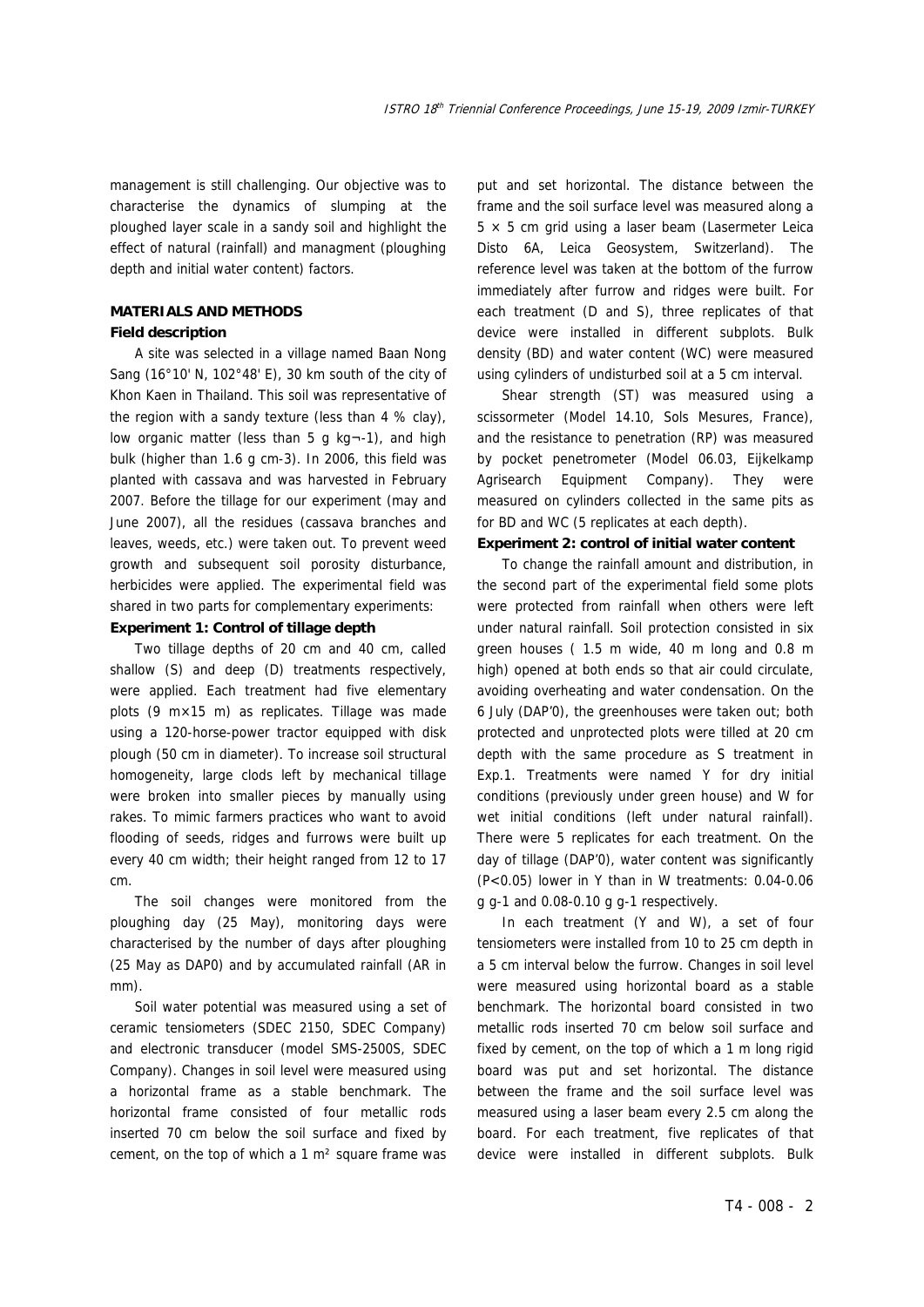density, water content, shear strength and resistance to penetration were measured using the same procedure as in Exp.1.

#### **RESULTS**

#### **Rainfall and matric potential**

Fig.1 a) presents the individual rainfall events and the accumulated rainfall (AR). AR in Exp.1 with 212 mm was nearly two times of Exp.2 with 114 mm. Unlike rainfall amount which were very different, rainfall patterns were very similar characterised by a single big event (20-30 mm) just after ploughing, a long dry spell with several smaller events and two big events occurring at the end of the experiment; Exp.1 differed from Exp.2 by one more big event (approximately 30 mm).

Matric potential (Fig. 1 b) ranged from -40 hPa immediately after a rainfall event to -120 hPa after the longest dry spell. Similar results were obtained for Exp.2 (data not shown). The last measurements on DAP60 were made only 1 h after the end of a heavy rainfall: despite water logging still observed on the soil surface, the matric potential was lower than zero, indicating the absence of free water inside the profile. **Soil water content** 

The soil water content ranged from 0.15 to 0.13 g g-1 for all the layers (Fig.2). The ploughing depth did not affect water content, as profiles for D and S were not significantly different at all measured dates. Despite the different initial water content, there was no significantly difference between Y and W which ranged from 0.07 to 0.10 g g-1.

#### **Soil bulk density**

Fig.3 presents the profile of average bulk density under furrow for EXP.1 and 2. The bulk density increased with time and accumulated rainfall.



**Fig. 1. a) Rainfall distribution and accumulated rainfall in Exp.1 and Exp.2. DAP is day after ploughing for Exp.1, which started from 25 May. DAP' is day after ploughing for Exp.2, which started from 6 July. b) Matric**  potential of D (40 cm ploughing) under furrow ( $\rightarrow$ ) and under ridge ( $\rightarrow$ <sup>0</sup>).

DAP-Exp.1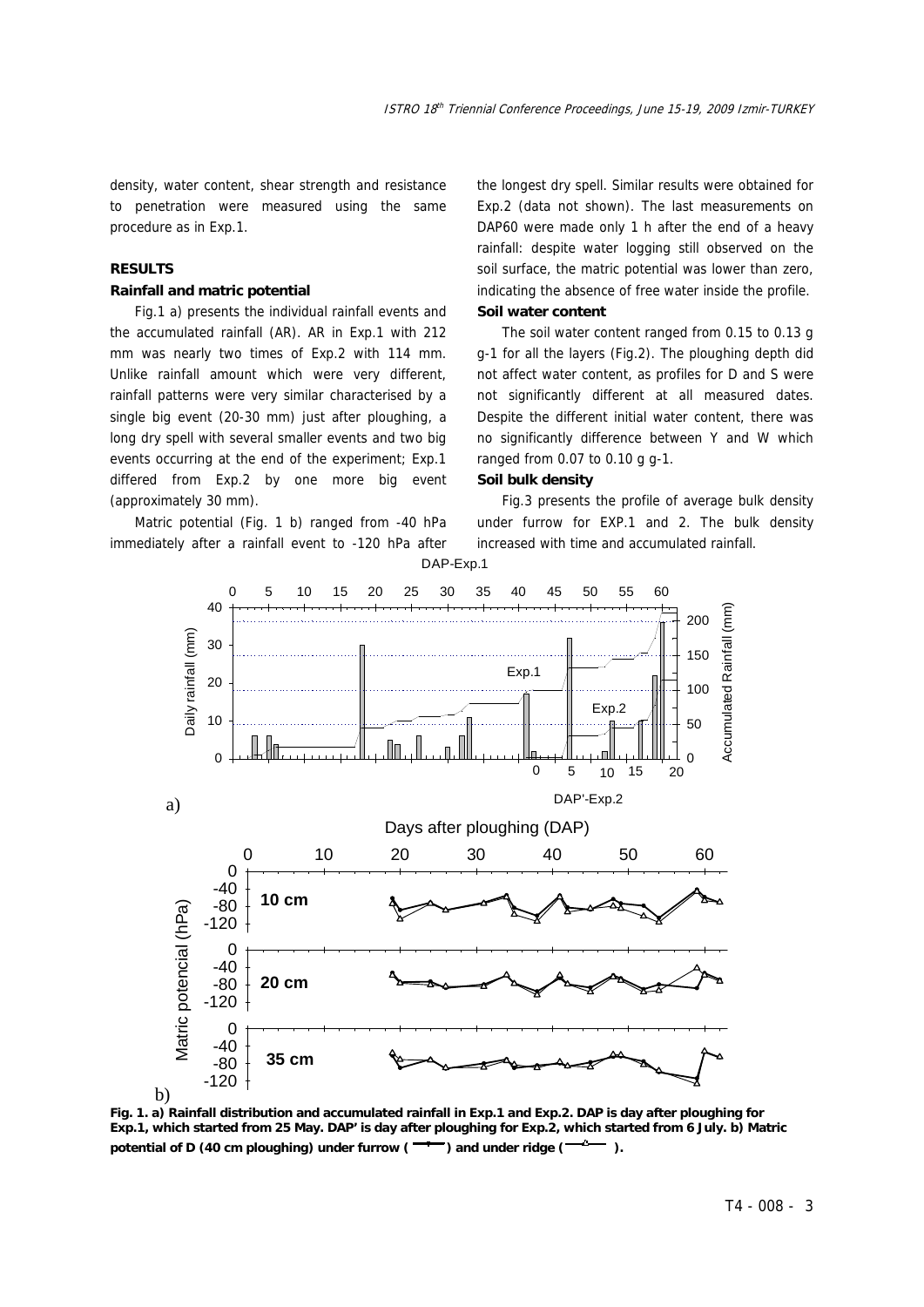Ploughing depth had no effect on recompaction. By paired comparison, no difference in bulk density was detected between deep tilled and shallow treatments. In Exp.2, the density was lower when the soil was dry during tillage operation, BD was lower between 5 and 15 cm compared to tillage made on wet soil: as 1.32 g cm-3 compared to 1.38 g cm-3. This difference was not significant due to soil heterogeneity but the trend was confirmed at DAP'6: after a total of 34 mm rainfall, there was slightly increase for Y treatment but nearly no change for W treatment. Final bulk density was similar in both treatments. As a conclusion, when ploughed in dry conditions, BD is lower but this difference disappears after some rainfall events.

#### **Soil surface level change**

During the experiment, the soil topography decreased: ridges seemed to melt while furrows were filled with sand material (Fig.4). The average height above reference level (i.e., bottom of the furrow at DAP0) was calculated for each plot. The changes in relation with Log accumulated rainfall are presented Fig.4. This figure shows a regular decrease of soil level with log of accumulated rainfall.



**Fig. 2. In Exp. 1 and Exp.2, water content evolution at different time after major rainfall under Furrow (F). Error bar indicates standard error of mean (SEM) (n=9). DAP means day after ploughing in Exp.1, DAP' means days after ploughing for Exp.2, AR means accumulated rainfall from day of ploughing.**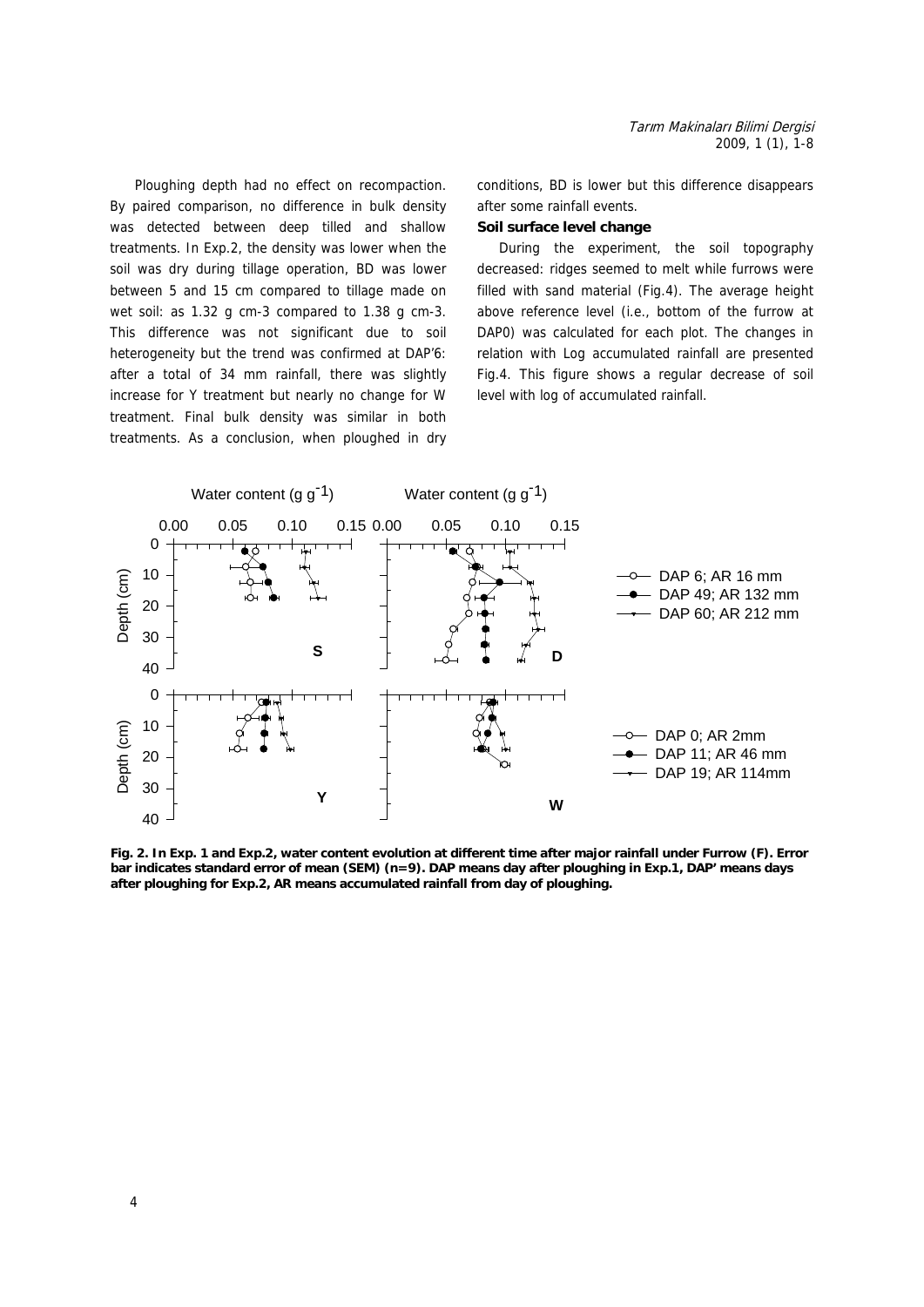

**Fig. 3. Bulk density collected under furrow after major rainfall events during Exp. 1 (top) and Exp. 2 (bottom). D and S are Deep (40 cm) and S shallow (20 cm) ploughing respectively (n=5); W and Y indicate tillage made in wet and dry soil respectively (n=9). DAP and DAP' are the number of days after ploughing for Exp.1 and Exp.2 respectively; AR is the accumulated rainfall since ploughing day. Error bar indicates standard error of mean (SEM).**

Resistance to penetration and shear strength

From the day ploughing until the end (July 30, 2007) of Exp.2, the instruments (penetrometer with data logger, scissormeter, and pocket penetrometer) were not sensitive enough to collect data. These showed that for sandy soils, despite soil recompaction and rearrangement of solid particles, the mechanical resistance remains quite low as long as the soil remains wet.

#### **DISCUSSION**

Our data make it possible to detail the dynamic of structural changes and slumping in a tilled sandy soil in relation with successive rainfall events, those changes are presented in Fig. 5.

 First, during tillage, bulk density was theoretical low that should be identical in all layers (Fig. 5, line 1). Just after, the loose soil will settle down and recompact (line 2). Between zero and 15 cm depth, bulk density was 1.25 g cm-3 and increasing with depth: 1.30 and 1.40 g cm-3 at 20 and 40 cm depth respectively (Fig.1, S and D treatments).



**Fig.5. Schematic diagram showing the possible slumping processes.**

This increase can be interpreted as the effect of overburden pressure. When tillage was done on a wet soil (Fig.1, W treatment), similar increase with depth was observed, but the bulk density reached higher value compared to dry soil (1.4 and 1.30 g cm-3 at 20 cm depth respectively).

For wet soil, rearrangement in a more compact assemblage during soil settling could be related i) to a lower cohesion between solid particles or ii) to a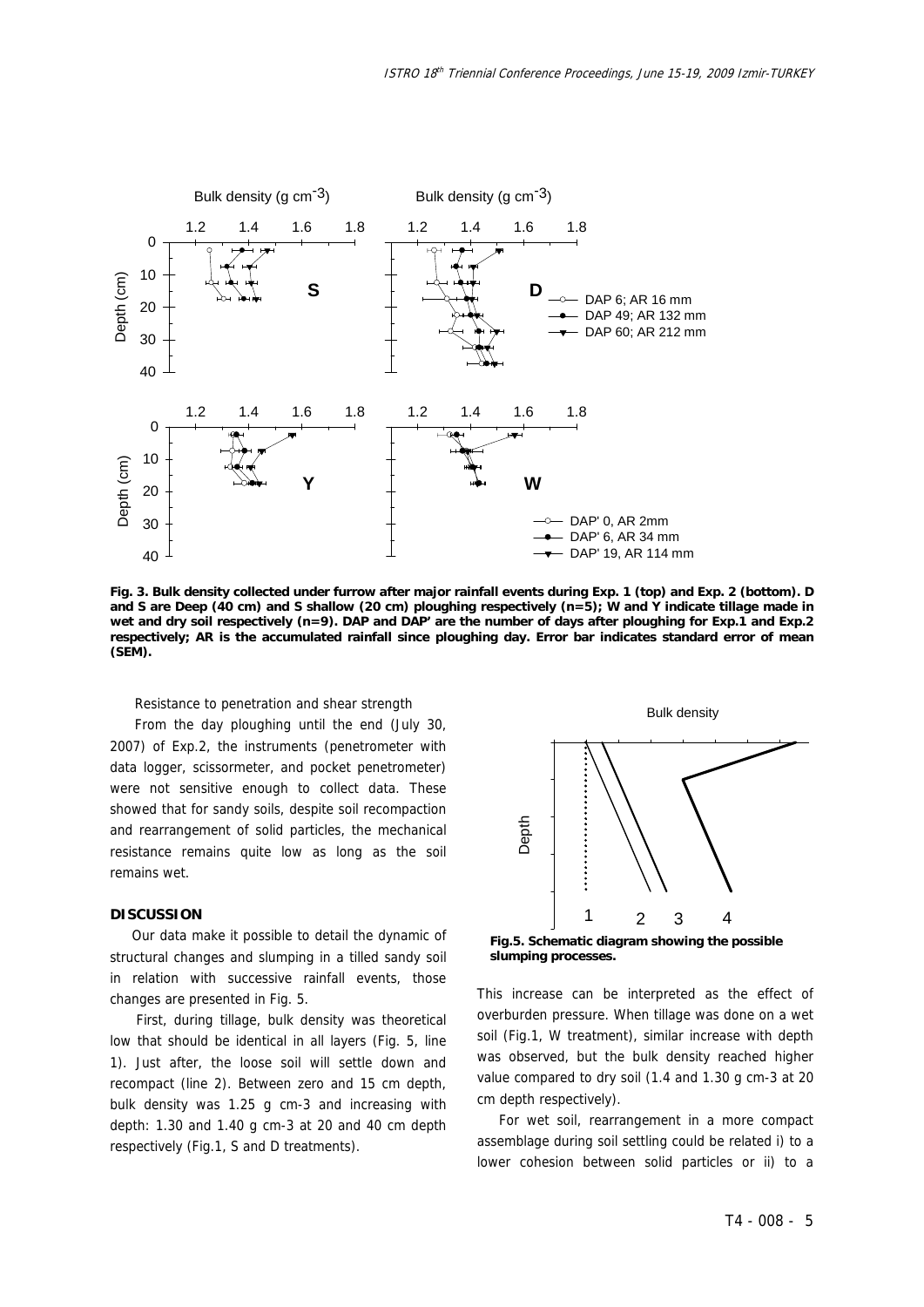lubricant effect of water reducing the friction between the solid particles.

Monitoring the changes in soil level after tillage, provided a general measurement of soil slumping. As no erosion was observed, the decreased soil level was interpreted as directly related to a loss of porosity at profile scale (Wilton, 1964). Dynamic of slumping was fast during the first rainfall events and became slower with time and rainfall events (Fig.4). Anyway, the soil level decrease was approximately 2 cm for all treatments, in agree with previous result under rainfall simulations (Hartmann et al., 1999).

The changes in bulk density profiles provides information on depth at which slumping occurred and intensity of slumping in each layers (Fig.3). We observed that i) slumping concerned all tilled layers and ii) in the end, it was more important in surface layers (0-5 cm) compared to deeper layers. These changes are presented on lines 3 and 4 on Fig. 5. On dry soil, slumping was observed on the profile after only 34 mm of accumulated rainfall (Fig. 3, Exp.2); therefore slumping was triggered even with limited amount of water. But there was not direct relation between amount of water and bulk density increase: after only 100 mm of rainfall in Exp.2, the bulk density profile was the same as in Exp.1 with 200 mm of water  $(>1.4$  g cm-3 below 10 cm).

Unlike water amount, water matric potential seemed to be a more relevant factor explaining soil slumping. After rainfall event, fast and large changes in matric potential were observed in all the tilled layer (even if buffered with depth) and values as high as 0 hPa reached after the major events (Fig. 1). In a medium made of rigid quartz particles, low matric potential is a major factor of stability and increase in matric potential (i.e. decrease in capillary forces) are a major factor of instability (Hornbakker et al, 1997). With only some percent of clay, aggregation is limited and tilled sandy soils behave like sand piles. In a tilled sandy soil a sudden increase in matric potential to values close to '0' (free water), even for a short time of some minutes, would decrease the internal **REFERENCES** 

Bissonnais, Y. Le, 1988. The behaviour of soil aggregates when subjected to the actions of water: mechanisms of aggregate breakdown. Agronomie 8 (10): 915- 924.

cohesion of the layer, leading to a more compact arrangement (Or and Ghezzehei, 2002; Mitarai and Nori, 2006).

Higher slumping in the surface layer compared to deeper layers was in relation with two major factors: 1) there is a higher probability to reach high matric potential close to the surface and ii) with limited overburden pressure, interloocking and friction between solid grains was lower, making rearrangement easier. We observed that when tilled in wet conditions the initial bulk density was higher but structural stability was also higher as slumping was less sever (except in surface layer): this is consistent with observation made on stability of aggregate in clay soil which was higher when prewetted compared to dry aggregate (Le Bisonnais, 1988). Therefore, the gradient of matric potential can have an effect of slumping dynamic what is also in agreement with the physics of granular material (Mitarai and Nori, 2006).

#### **Conclusion**

The decrease in capillary forces between sand grains during wetting can cause the soil structure loose its previous balance. These phenomena agree with the theory of granular material and the decrease in capillary forces between sand grains during wetting. The specific changes in bulk density profiles induced by rainfall should allow the occurrence of slumping to be predicted or identified as a function of soil, climate and tillage conditions.

#### **Acknowledgements**

We would like to thank the financial support from Institut de recherche pour le développement (IRD, France), the support from Institut National de la Recherche Agronomique (INRA, France), Land Development Department (LDD, Thailand). The IRD unit team SOLUTION supports for the field experiment facilities, we thank Christian Valentin, Jean-Luc Maeght, Claude Hammecker, Norvert Silverrra, Olivier Planchon, Khun Nang, Khun Tum, Khun Wor, Khun Jub for their kindly help.

Busscher, W. J., P. J. Bauer, J. R.Frederick, 2002. Recompaction of a coastal loamy sand after deep tillage as a function of subsequent cumulative rainfall. Soil and Tillage Research 68 (1): 49-57.